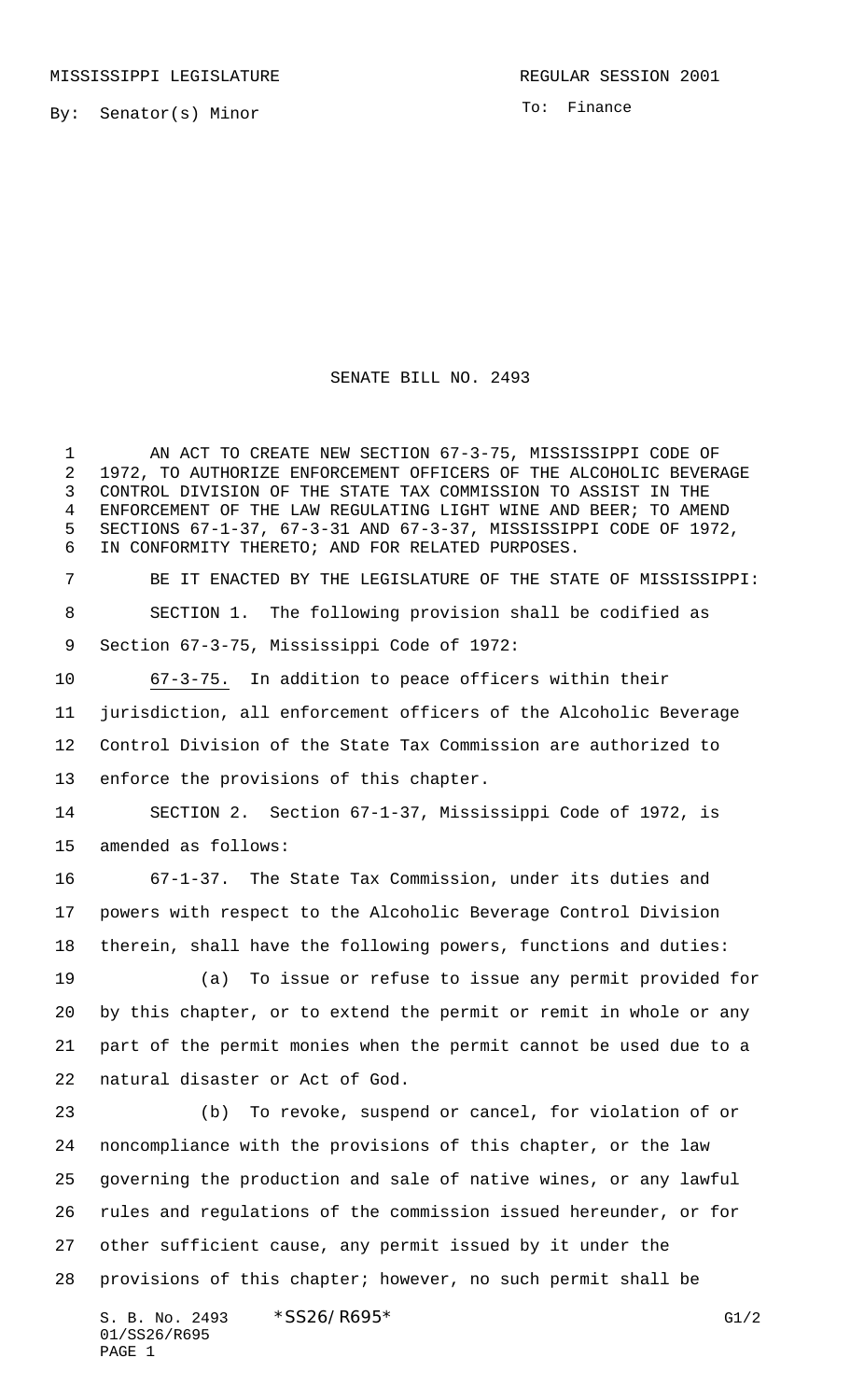revoked, suspended or cancelled except after a hearing of which the permit holder shall have been given reasonable notice and an opportunity to be heard. The board shall be authorized to suspend the permit of any permit holder for being out of compliance with an order for support, as defined in Section 93-11-153. The procedure for suspension of a permit for being out of compliance with an order for support, and the procedure for the reissuance or reinstatement of a permit suspended for that purpose, and the payment of any fees for the reissuance or reinstatement of a permit suspended for that purpose, shall be governed by Section 93-11-157 or 93-11-163, as the case may be. If there is any conflict between any provision of Section 93-11-157 or 93-11-163 and any provision of this chapter, the provisions of Section 93-11-157 or 93-11-163, as the case may be, shall control.

 (c) To prescribe forms of permits and applications for permits and of all reports which it deems necessary in administering this chapter.

 (d) To fix standards, not in conflict with those prescribed by any law of this state or of the United States, to secure the use of proper ingredients and methods of manufacture of alcoholic beverages.

 (e) To issue rules regulating the advertising of alcoholic beverages in the state in any class of media and permitting advertising of the retail price of alcoholic beverages.

 (f) To issue reasonable rules and regulations, not inconsistent with the federal laws or regulations, requiring informative labeling of all alcoholic beverages offered for sale within this state and providing for the standards of fill and shapes of retail containers of alcoholic beverages; however, such containers shall not contain less than fifty (50) milliliters by liquid measure.

S. B. No. 2493 \* SS26/R695\* 01/SS26/R695 PAGE 2 (g) Subject to the provisions of subsection (3) of Section 67-1-51, to issue rules and regulations governing the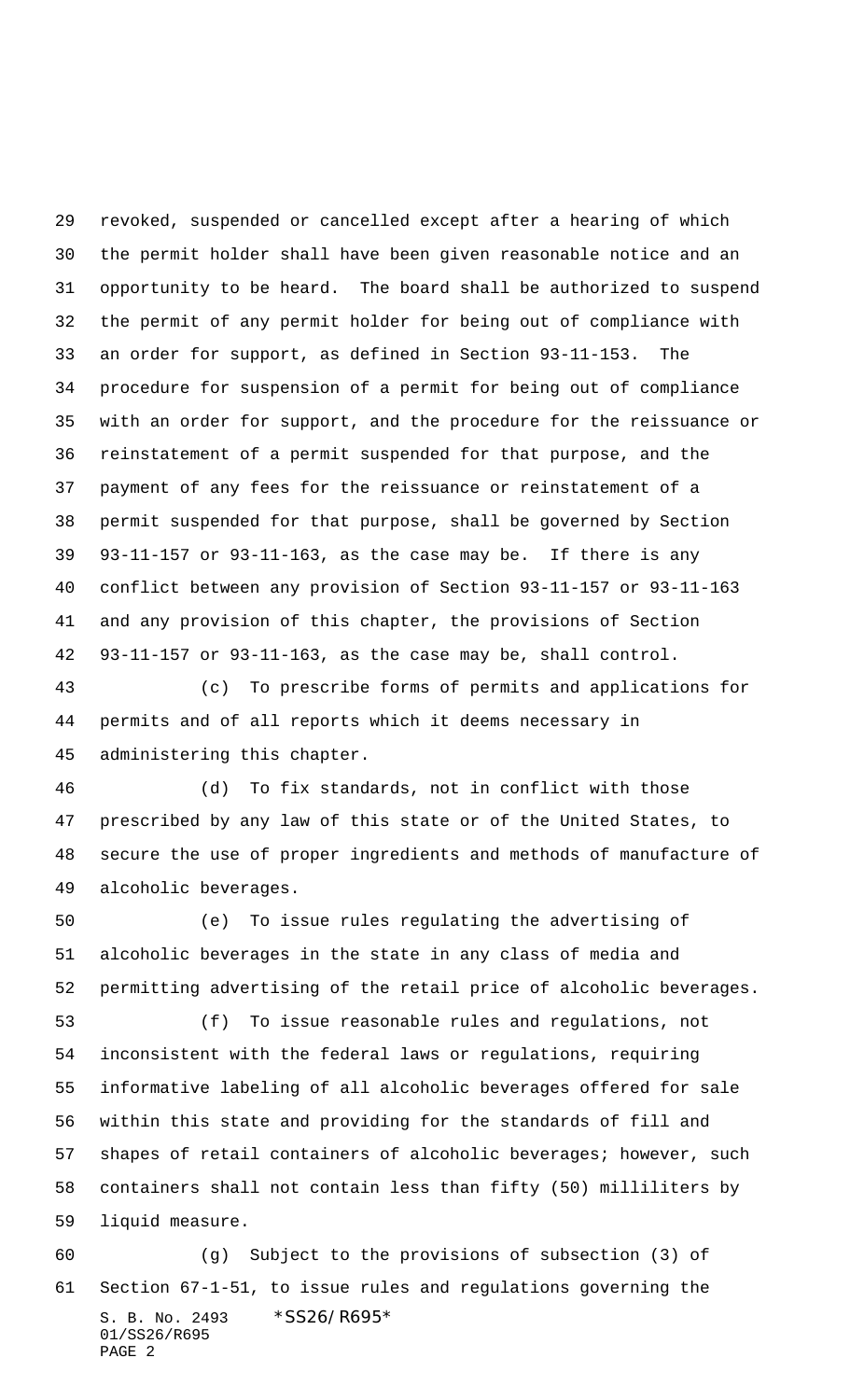issuance of retail permits for premises located near or around schools, colleges, universities, churches and other public institutions, and specifying the distances therefrom within which no such permit shall be issued. The Alcoholic Beverage Control Division shall not allow the sale or consumption of alcoholic beverages in or on the campus of any public school or college, and no alcoholic beverage shall be for sale or consumed at any public athletic event at any grammar or high school or any college.

 (h) To adopt and promulgate, repeal and amend, such rules, regulations, standards, requirements and orders, not inconsistent with this chapter or any law of this state or of the United States, as it deems necessary to control the manufacture, importation, transportation, distribution and sale of alcoholic liquor, whether intended for beverage or nonbeverage use in a manner not inconsistent with the provisions of this chapter or any other statute, including the native wine laws.

 (i) To call upon other administrative departments of the state, county and municipal governments, county and city police departments and upon prosecuting officers for such information and assistance as it may deem necessary in the performance of its duties.

83 (j) To prepare and submit to the Governor during the month of January of each year a detailed report of its official acts during the preceding fiscal year ending June 30, including such recommendations as it may see fit to make, and to transmit a like report to each member of the Legislature of this state upon the convening thereof at its next regular session.

 (k) To inspect, or cause to be inspected, any premises where alcoholic liquors intended for sale are manufactured, stored, distributed or sold, and to examine or cause to be examined all books and records pertaining to the business conducted therein.

S. B. No. 2493 \* SS26/R695\* 01/SS26/R695 PAGE 3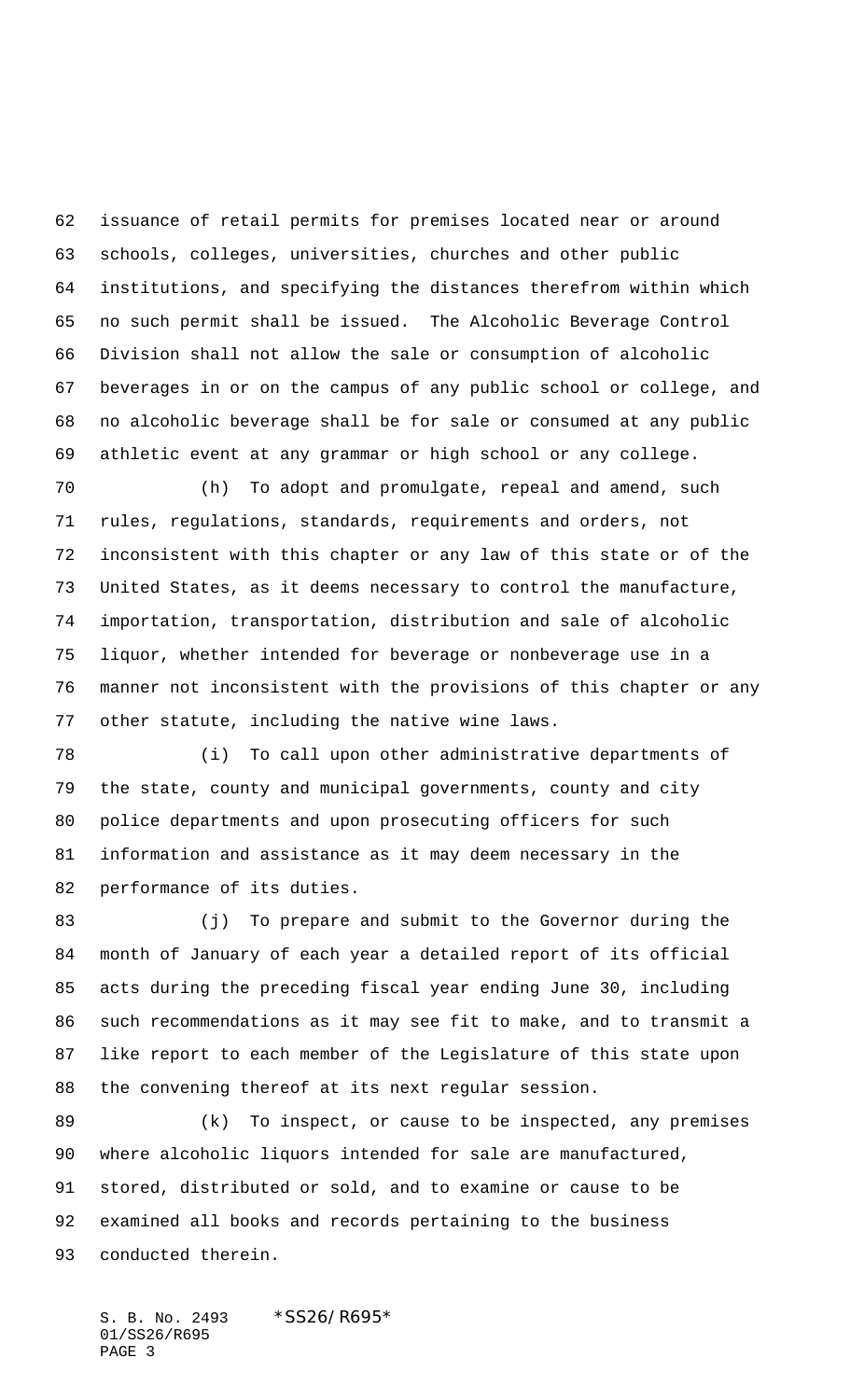(l) In the conduct of any hearing authorized to be held by the commission, to hear testimony and take proof material for its information in the discharge of its duties under this chapter; to issue subpoenas, which shall be effective in any part of this state, requiring the attendance of witnesses and the production of books and records; to administer or cause to be administered 100 oaths; and to examine or cause to be examined any witness under oath. Any court of record, or any judge thereof, may by order duly entered require the attendance of witnesses and the production of relevant books subpoenaed by the commission, and such court or judge may compel obedience to its or his order by proceedings for contempt.

 (m) To investigate the administration of laws in relation to alcoholic liquors in this and other states and any foreign countries, and to recommend from time to time to the Governor and through him to the Legislature of this state such amendments to this chapter, if any, as it may think desirable.

 (n) To designate hours and days when alcoholic beverages may be sold in different localities in the state which permit such sale.

 (o) To assign employees to posts of duty at locations where they will be most beneficial for the control of alcoholic beverages, to remove, to dismiss, to suspend without pay, to act as a trial board in hearings based upon charges against employees. After twelve (12) months' service, no employee shall be removed, dismissed, demoted or suspended without just cause and only after being furnished with reasons for such removal, dismissal, demotion or suspension, and upon request given a hearing in his own defense.

 (p) All hearings conducted by the commission shall be open to the public, and, when deemed necessary, a written transcript shall be made of the testimony introduced thereat.

S. B. No. 2493 \*SS26/R695\* 01/SS26/R695 PAGE 4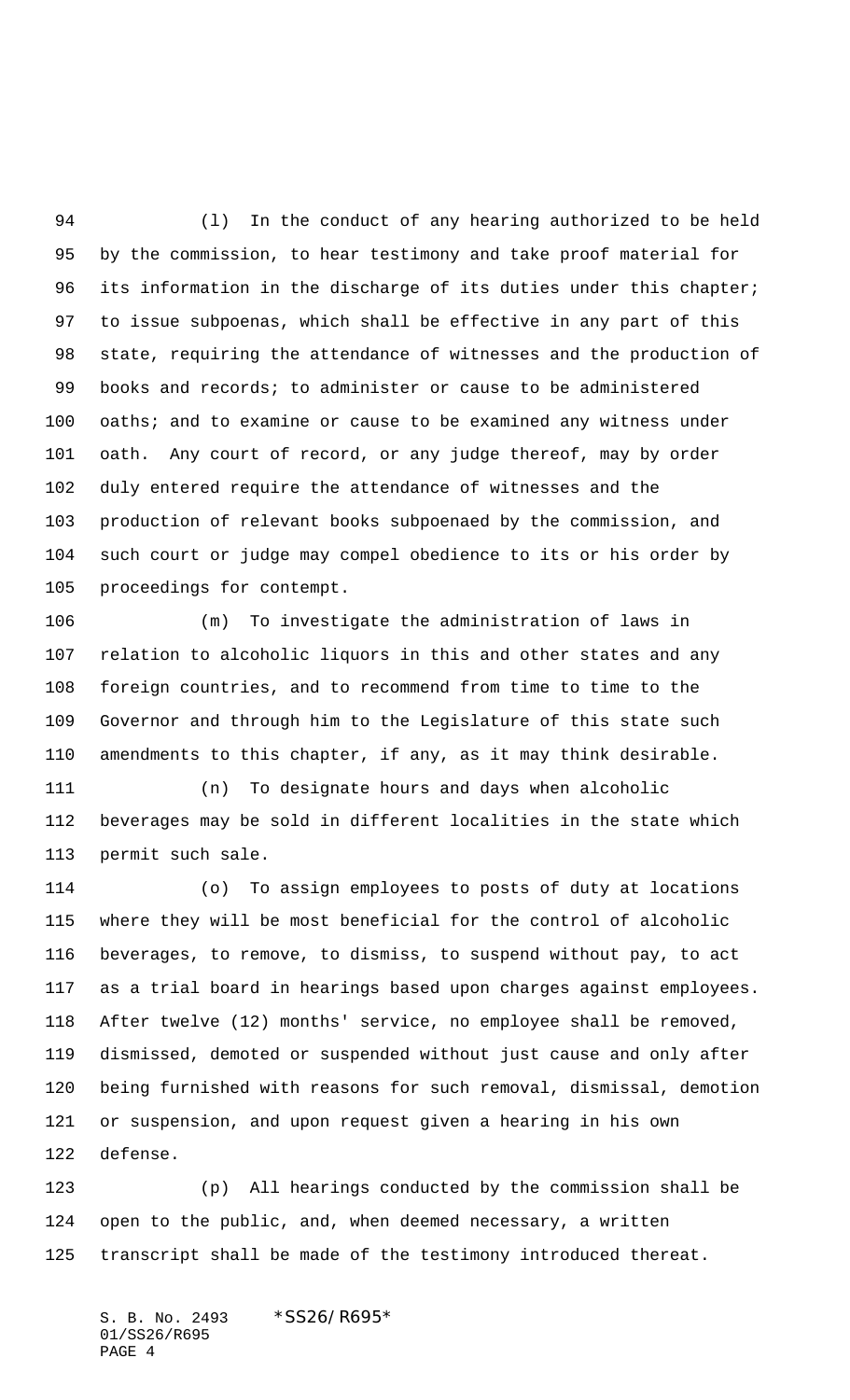(q) To adopt and promulgate rules and regulations for suspension or revocation of identification cards of employees of permittees for violations of the alcoholic beverage control laws, rules or regulations.

 (r) To enforce the provisions of Chapter 3, Title 67, Mississippi Code of 1972.

 SECTION 3. Section 67-3-31, Mississippi Code of 1972, is amended as follows:

S. B. No. 2493 \* SS26/R695\* 01/SS26/R695 PAGE 5 67-3-31. Proceedings for the revocation or suspension of any permit authorizing the sale of beer or wine at retail for a violation of any of the provisions of Section 67-3-53 may be brought in the circuit or county court of the county in which the licensed premises are located. Such proceedings shall be entitled in the name of the state and against the permittee and shall be instituted by filing a complaint with the clerk of the court. The complaint may be filed by the county prosecuting attorney of the county upon his own initiative or, then by the district attorney of the district in which the county is located, and it shall be mandatory upon the county prosecuting attorney, or district attorney as the case may be, to file a complaint when requested to do so by a peace officer or any person as hereinafter provided. Any peace officer or any enforcement officer of the Alcoholic Beverage Control Division who learns that a retail permittee within his jurisdiction has violated any of the provisions of such section shall file with the county prosecuting attorney of the county in which the licensed premises are located, or, then with the district attorney of the district in which such county is located, an affidavit specifying in detail the facts alleged to constitute such violation, and requesting that a complaint be filed against the permittee for the revocation or suspension of his permit. A like affidavit may be filed with the county prosecuting attorney, or district attorney as the case may be, by any person who resides, and has for at least one (1) year prior